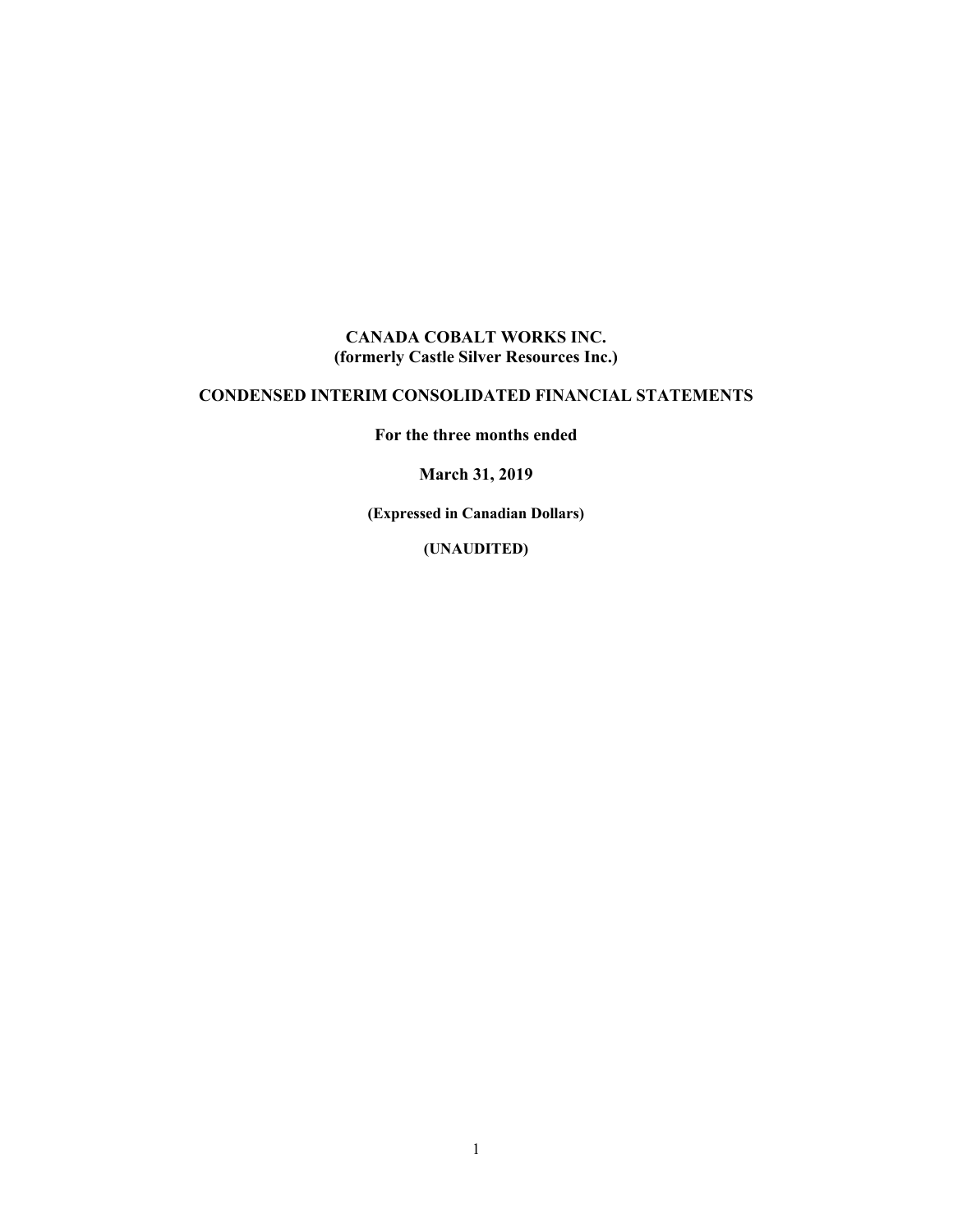#### **CANADA COBALT WORKS INC. CONDENSED INTERIM CONSOLIDATED FINANCIAL STATEMENTS**

#### **NOTICE TO READER**

#### **Responsibility for Financial Statements**

The accompanying unaudited interim condensed consolidated financial statements of Canada Cobalt Works Inc. for the three months ended March 31, 2019 have been prepared by management in accordance with International Financial Reporting Standards applicable to interim financial statements (see note 2) to the unaudited interim condensed consolidated financial statements). Recognizing that the Company is responsible for both the integrity and objectivity of the unaudited financial statements, management is satisfied that these unaudited interim condensed consolidated financial statements have been fairly presented.

#### **Auditors Involvement**

The external auditors of Canada Cobalt Works Inc. have not audited or performed a review of the unaudited interim condensed consolidated financial statements for the three months ended March 31, 2019.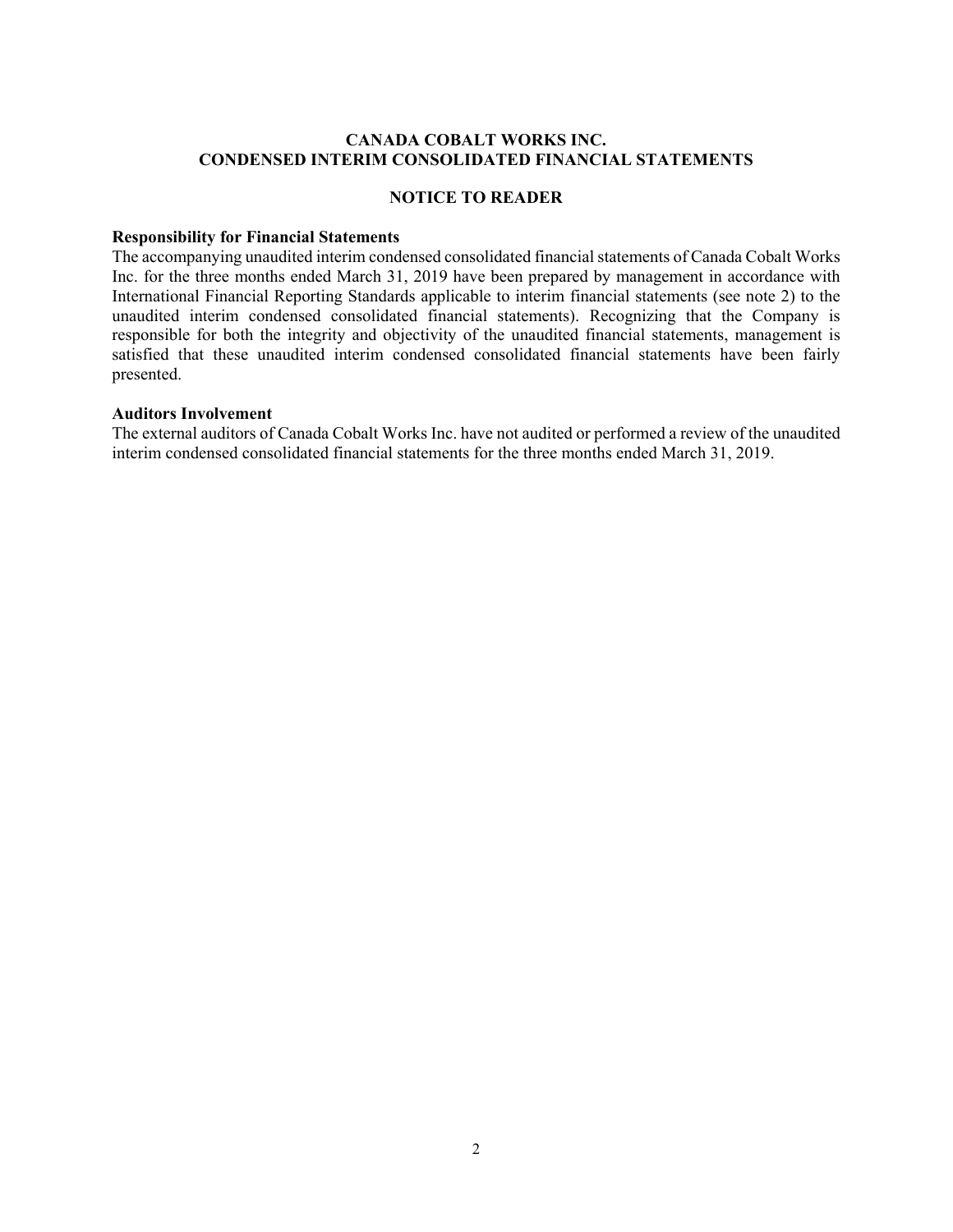#### **CANADA COBALT WORKS INC. (formerly Castle Silver Resourses Inc.) Consolidated Statements of Financial Position (Expressed in Canadian Dollars)**

|                                                                                                                                         | March 31,<br>2019 | December 31,<br>2018 |                |  |
|-----------------------------------------------------------------------------------------------------------------------------------------|-------------------|----------------------|----------------|--|
| <b>Assets</b>                                                                                                                           |                   |                      | audited        |  |
| <b>Current assets</b>                                                                                                                   |                   |                      |                |  |
| Cash                                                                                                                                    | \$<br>$13,981$ \$ |                      | 281,659        |  |
| Accounts receivable                                                                                                                     | 54,717            |                      | 153,116        |  |
| <b>Total Current Assets</b>                                                                                                             | 68,698            |                      | 434,775        |  |
| <b>Fixes Assets</b>                                                                                                                     |                   |                      |                |  |
| Equipment (Note 5)                                                                                                                      | 149,787           |                      | 157,671        |  |
| <b>Total Fixed Assets</b>                                                                                                               | 149,787           |                      | 157,671        |  |
| <b>Total Arrets</b>                                                                                                                     | 218,485           |                      | 592,446        |  |
| <b>Liabilities</b>                                                                                                                      |                   |                      |                |  |
| <b>Current liabilities</b>                                                                                                              |                   |                      |                |  |
| Accounts payable and accrued liabilities (Note 9)                                                                                       | 608,741           |                      | 859,455        |  |
| <b>Total Liabilities</b>                                                                                                                | 608,741           |                      | 859,455        |  |
| <b>Shareholders' Equity (Deficiency)</b>                                                                                                |                   |                      |                |  |
| Share capital (Note 6)                                                                                                                  | 26,033,403        |                      | 24,924,775     |  |
| Reserves (Notes 7 & 8)                                                                                                                  | 2,950,946         |                      | 3,309,944      |  |
| <b>Contributed surplus</b>                                                                                                              | 4,036,851         |                      | 4,032,972      |  |
| Deficit                                                                                                                                 | (33, 411, 456)    |                      | (32, 534, 700) |  |
| <b>Total Shareholders' Equity (Deficiency)</b>                                                                                          | (390, 256)        |                      | (267,009)      |  |
| <b>Total Liabilities and Shareholders' Equity (Deficiency)</b>                                                                          | \$<br>218,485     | \$                   | 592,446        |  |
| Nature of operations and going concern (Note 1)<br><b>Commitments and Contingencies (Note 12)</b><br><b>Subsequent events (Note 13)</b> |                   |                      |                |  |
| APPROVED ON BEHALF OF THE BOARD<br>Signed "Frank Basa"                                                                                  |                   |                      |                |  |
| Signed "Jacques Monette"                                                                                                                |                   |                      |                |  |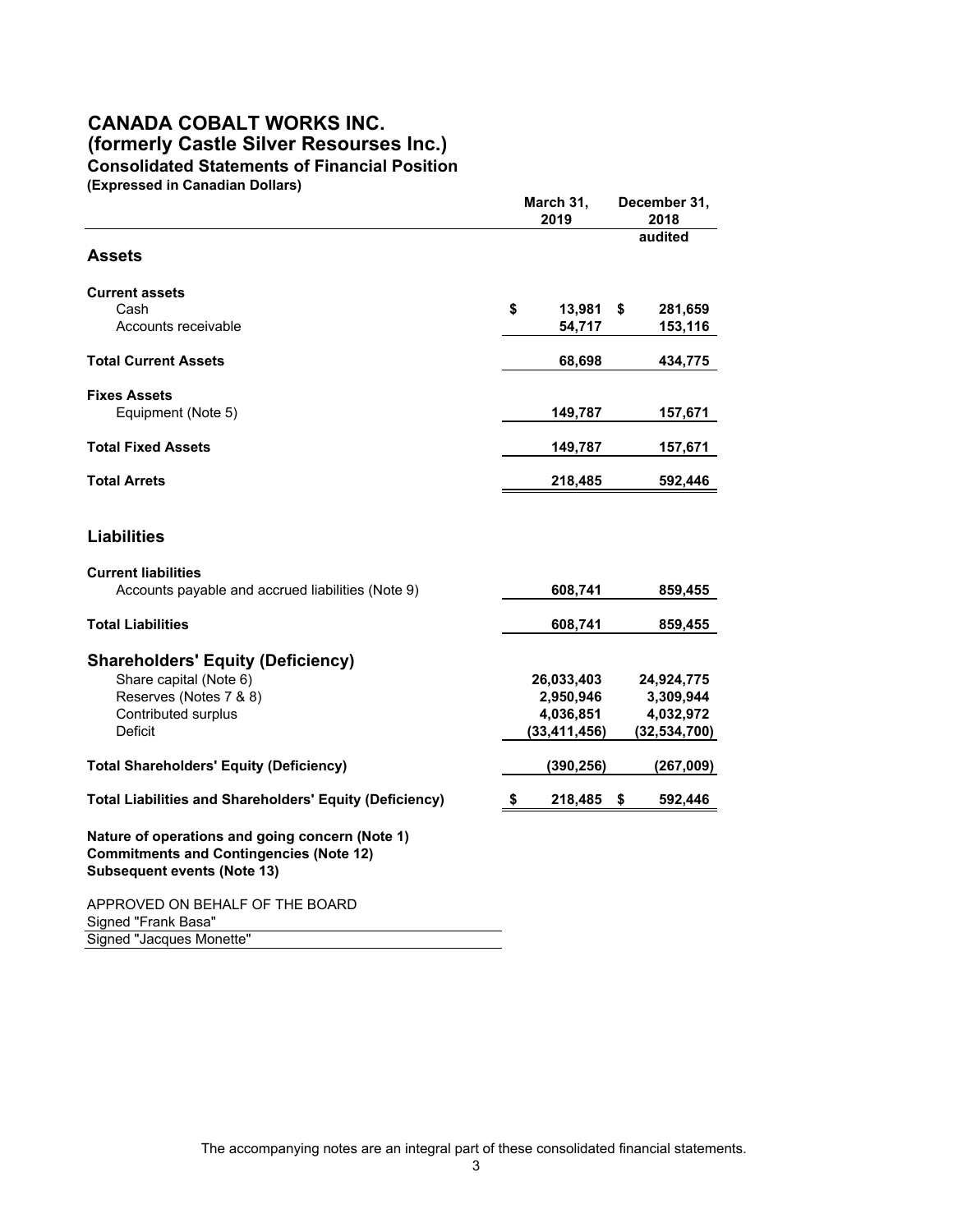# **CANADA COBALT WORKS INC. (formerly Castle Silver Resourses Inc.)**

**Consolidated Statements of Loss and Comprehensive Loss**

**(Expressed in Canadian Dollars)**

| For the three months ended March 31,                 | 2019              | 2018              |  |
|------------------------------------------------------|-------------------|-------------------|--|
| <b>Expenses</b>                                      |                   |                   |  |
| Exploration and evaluation                           |                   |                   |  |
| Assaying and testing                                 | \$<br>46,136      | \$<br>10,424      |  |
| Depreciation                                         | 7,884             |                   |  |
| Drilling                                             | 65,445            |                   |  |
| Equipment                                            | 132,756           | (36,046)          |  |
| Facility expenses                                    | 94,989            | 56,413            |  |
| Feasibility and scoping                              | 93,418            |                   |  |
| Geology and geophysics                               | 23,494            | 15,000            |  |
| Labour                                               | 68,575            |                   |  |
| Project management and engineering                   | 61,292            | 15,370            |  |
| Taxes, permits and licensing                         | 7,554             | 2,372             |  |
| Travel                                               |                   | 991               |  |
|                                                      | 601,543           | 64,524            |  |
| Corporate                                            |                   |                   |  |
| Advertising and promotion                            | 61,333            | 42,378            |  |
| Administrative and general expenses                  | 20,521            | 20,396            |  |
| Professional fees                                    | 123,457           | 137,810           |  |
|                                                      | 43,217            |                   |  |
| Filing costs and shareholders' information<br>Travel |                   | 42,038            |  |
|                                                      | 16,432<br>264,960 | 43,793<br>286,415 |  |
| Other items                                          |                   |                   |  |
| Interest and penalties                               | 10,253            |                   |  |
| <b>First Nation costs</b>                            |                   | 11,179            |  |
| Stock option compensation                            |                   |                   |  |
|                                                      | 10,253            | 11,179            |  |
|                                                      |                   |                   |  |
| <b>Total Expenses</b>                                | 876,756           | 362,118           |  |
| Net and comprehensive loss for the period            | 876,756           | 362,118           |  |
|                                                      |                   |                   |  |
| Net loss per share - basic and fully diluted         | \$<br>0.01        | \$<br>0.01        |  |
| Weighted average number of shares outstanding        |                   |                   |  |
| basic and fully diluted                              | 74,950,377        | 62,245,383        |  |

The accompanying notes are an integral part of these consolidated financial statements.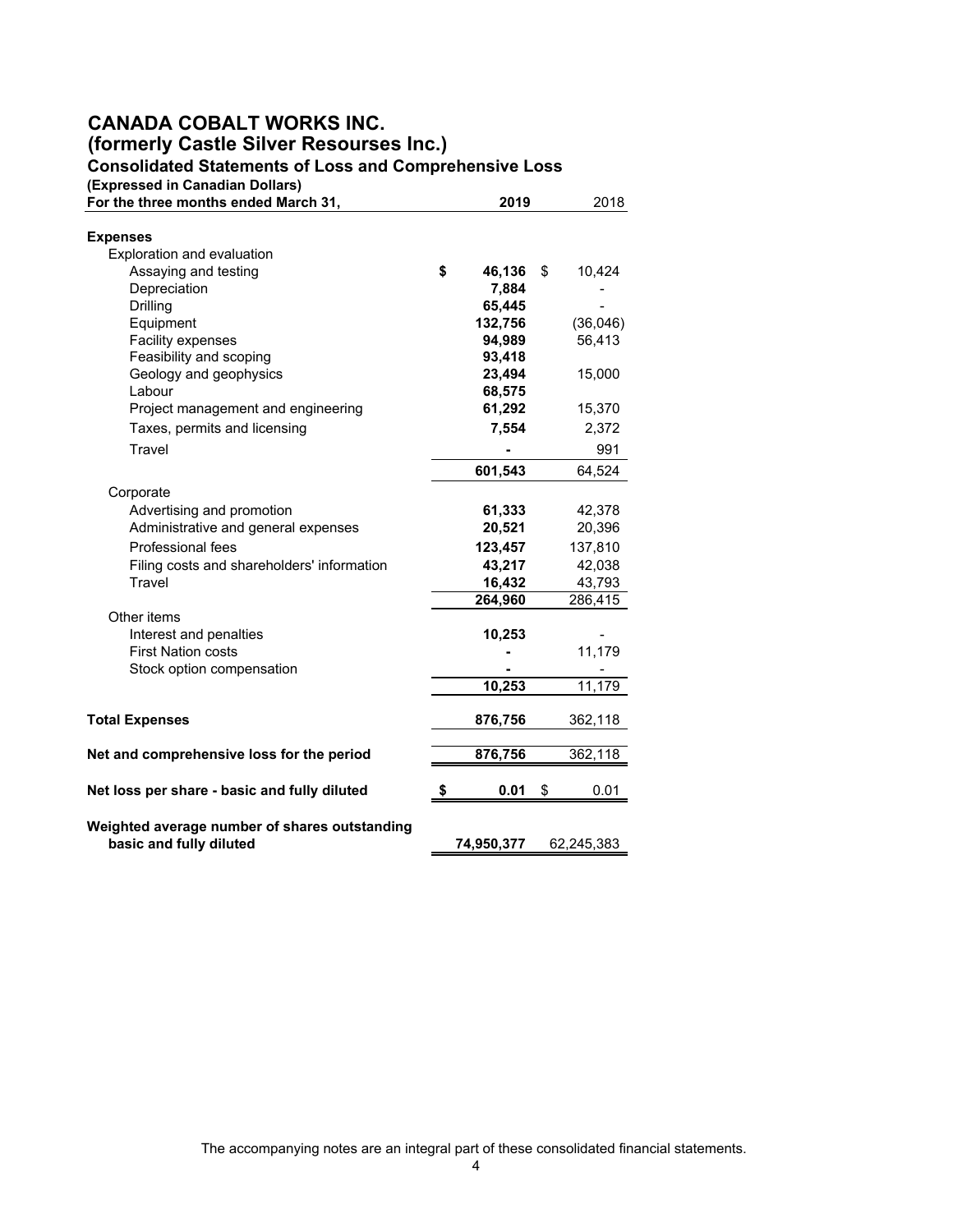## **CANADA COBALT WORKS INC. (formerly Castle Silver Resourses Inc.)**

**Consolidated Statements of Changes in Equity (Expressed in Canadian Dollars)** 

|                                  | <b>Share</b><br>Capital |    | Units to<br>be issued | <b>Warrants</b><br>and Options | <b>Contributed</b><br><b>Surplus</b> |    | <b>Deficit</b>    | <b>Total Equity</b><br>(Deficiency) |
|----------------------------------|-------------------------|----|-----------------------|--------------------------------|--------------------------------------|----|-------------------|-------------------------------------|
| Balance December 31, 2017        | 20,066,637              | S  | 27,001                | \$2,379,943                    | \$3,739,815                          | S  | $(25,849,605)$ \$ | 363,791                             |
| Private placements               | 588,571                 |    |                       | 441,429                        |                                      |    |                   | 1,030,000                           |
| Exercise of warrants - Cash      | 514,612                 |    |                       |                                |                                      |    |                   | 514,612                             |
| Exercise of warrants - BV        | 159,943                 |    |                       | (159, 943)                     |                                      |    |                   |                                     |
| Exercise of options - Cash       | 22,000                  |    |                       |                                |                                      |    |                   | 22,000                              |
| Exercise of options - BV         | 19,800                  |    |                       | (19,800)                       |                                      |    |                   |                                     |
| Net loss for the period          |                         |    |                       |                                |                                      |    | (557, 461)        | (557,461)                           |
| Balance, March 31, 2018          | 21,371,563              | \$ | 27,001                | \$2,641,629                    | \$3,739,815                          | \$ | $(26,407,066)$ \$ | 1,372,942                           |
| Private placements               | 1,224,434               |    |                       | 224,620                        |                                      |    |                   | 1,449,054                           |
| Exercise of warrants - Cash      | 1,599,409               |    |                       |                                |                                      |    |                   | 1,599,409                           |
| Exercise of warrants - BV        | 410,040                 |    |                       | (410, 040)                     |                                      |    |                   |                                     |
| Warrants expired                 |                         |    |                       | (4,657)                        | 4,657                                |    |                   |                                     |
| Exercise of options - Cash       | 182,900                 |    |                       |                                |                                      |    |                   | 182,900                             |
| Exercise of options - BV         | 164,650                 |    |                       | (164, 650)                     |                                      |    |                   |                                     |
| Options granted                  |                         |    |                       | 1,293,050                      |                                      |    |                   | 1,293,050                           |
| <b>Options Expired</b>           |                         |    |                       | (288, 500)                     | 288,500                              |    |                   |                                     |
| Share Issue costs                | (41, 221)               |    |                       | (11,626)                       |                                      |    |                   | (52, 847)                           |
| Compensation                     |                         |    |                       | 16,117                         |                                      |    |                   | 16,117                              |
| Issued for property              | 13,000                  |    | (27,001)              | 14,001                         |                                      |    |                   |                                     |
| Adjustment for part XII.6 tax    |                         |    |                       |                                |                                      |    | 857               | 857                                 |
| Net loss for the period          |                         |    |                       |                                |                                      |    | (6, 128, 491)     | (6, 128, 491)                       |
| <b>Balance December 31, 2018</b> | 24,924,775              |    |                       | 3,309,944                      | 4,032,972                            |    | (32, 534, 700)    | (267,009)                           |
| Exercise of warrants - Cash      | 573,509                 |    |                       |                                |                                      |    |                   | 573,509                             |
| Exercise of warrants - BV        | 155,069                 |    |                       | (155,069)                      |                                      |    |                   |                                     |
| Warrants expired                 |                         |    |                       | (3,879)                        | 3,879                                |    |                   |                                     |
| Exercise of options - Cash       | 180,000                 |    |                       |                                |                                      |    |                   | 180,000                             |
| Exercise of options - BV         | 200,050                 |    |                       | (200, 050)                     |                                      |    |                   |                                     |
| Net loss for the period          |                         |    |                       |                                |                                      |    | (876, 756)        | (876,756)                           |
| Balance, March 31, 2019          | 26,033,403              |    |                       | 2,950,946                      | 4,036,851                            |    | (33, 411, 456)    | (390,256)                           |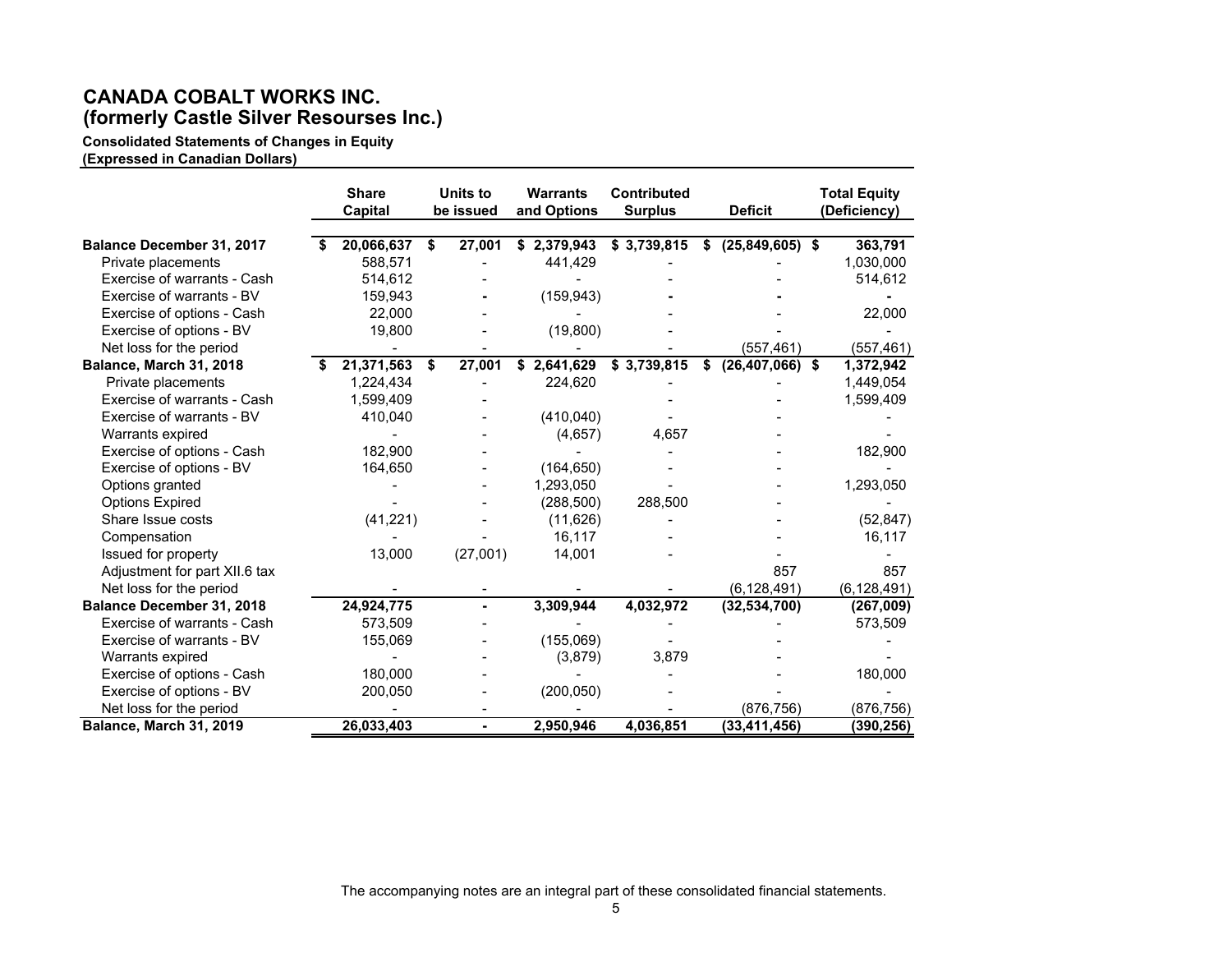# **CANADA COBALT WORKS INC.**

**(formerly Castle Silver Resourses Inc.)**

**Consolidated Statements of Cash Flows**

| (Expressed in Canadian Dollars)           |    |                    |                     |
|-------------------------------------------|----|--------------------|---------------------|
| For the three months ended March 31,      |    | 2019               | 2018                |
|                                           |    |                    |                     |
| Cash provided by (used in):               |    |                    |                     |
| <b>Operating activities</b>               |    |                    |                     |
| Net loss for the period                   | \$ | $(876, 756)$ \$    | (557, 461)          |
| Items not involving cash                  |    |                    |                     |
| Stock option compensation                 |    |                    |                     |
| Depresiation                              |    | 7,884              |                     |
| Changes in non-cash working capital items |    |                    |                     |
| Amounts receivable                        |    | 98,399             | 19,418              |
| Accounts payable and accrued liabilities  |    | (250, 714)         | (302,484)           |
| Net cash flows from operating activities  |    | (1,021,187)        | (840, 527)          |
|                                           |    |                    |                     |
| <b>Financing activities</b>               |    |                    |                     |
| Issuance of common shares and warrants    |    |                    | 1,030,000           |
| <b>Exercise of warrants</b>               |    | 573,509            | 514,612             |
| Exercise of options                       |    | 180.000<br>753,509 | 22,000<br>1,566,612 |
| Net cash flows from financing activities  |    |                    |                     |
| Increase in cash                          |    | (267, 678)         | 726,085             |
| Cash, beginning of year                   |    | 281,659            | 446,897             |
| Cash, end of period                       | 5  | 13,981             | 1,172,982<br>\$     |

The accompanying notes are an integral part of these consolidated financial statements.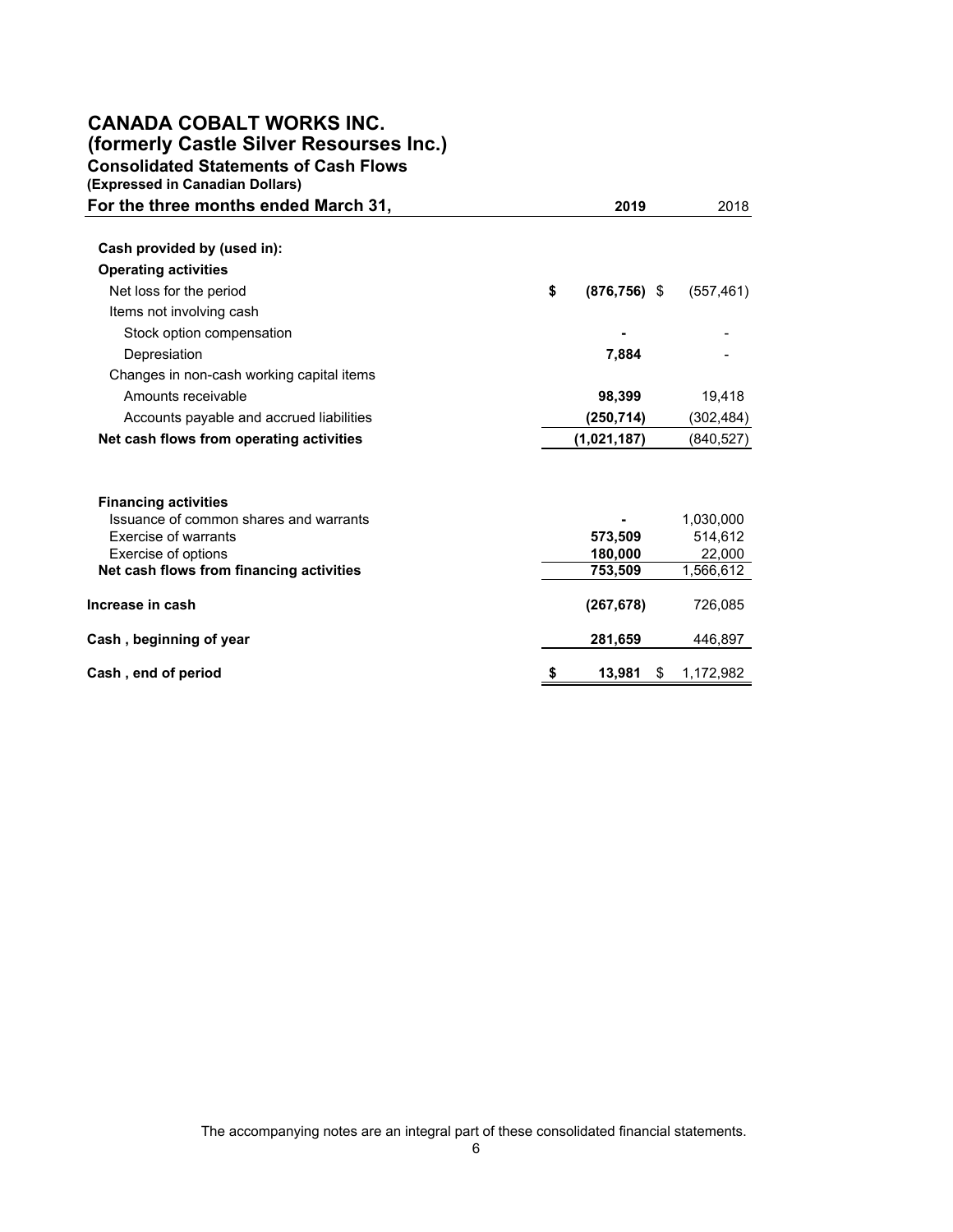#### **1. NATURE OF BUSINESS AND GOING CONCERN**

#### **Nature of business**

Canada Cobalt Works Inc. ("Canada Cobalt" or the "Company") was incorporated on April 29, 2005 pursuant to the Canada Business Corporations Act under the name Naples Capital Corp. On November 19, 2007, the Company amended its articles to change its name to Takara Resources Inc. and on November 28, 2018 the Company amended its name to Canada Cobalt Works Inc. The address of the Company's head office is 3028 Quadra Court, Coquitlam, BC V3B 5X6. Canada Cobalt's principal business activities are the acquisition, evaluation, exploration and development of mineral properties. To date, the Company has not realized any revenues from its properties.

These Condensed Interim consolidated financial statements were approved by the Board of Directors on May 28, 2019.

Although the Company has taken steps to verify title to the properties on which it is conducting exploration and evaluation activities, and in which it has an interest, in accordance with industry standards for the current stage of exploration of such properties, these procedures do not guarantee the Company's title. Property title may be subject to unregistered prior agreements, government licensing requirements or regulations, social licensing requirements, non-compliance with regulatory and environmental requirements or aboriginal land claims.

#### **Going concern**

As at March 31, 2019, the Company had not yet achieved profitable operations, had a working capital deficiency of \$540,043(December 31, 2018 – \$404,680), had accumulated losses of \$33,411,456 (December 31, 2018 - \$32,534,700) and expected to incur future losses in the development of its business. These items represent material uncertainties which cast significant doubt about the ability of the Company to continue as a going concern. The Company is in the process of exploring its properties and had not yet determined whether these properties contain economically recoverable reserves. The continued operations of the Company are dependent upon the discovery of economically recoverable reserves, the ability of the Company to obtain the financing to complete the necessary exploration and development of such property and upon attaining future profitable production or proceeds from disposition of the properties. Management is actively pursuing additional sources of financing, and while it has been successful in doing so in the past, there can be no assurance it will be able to do so in the future.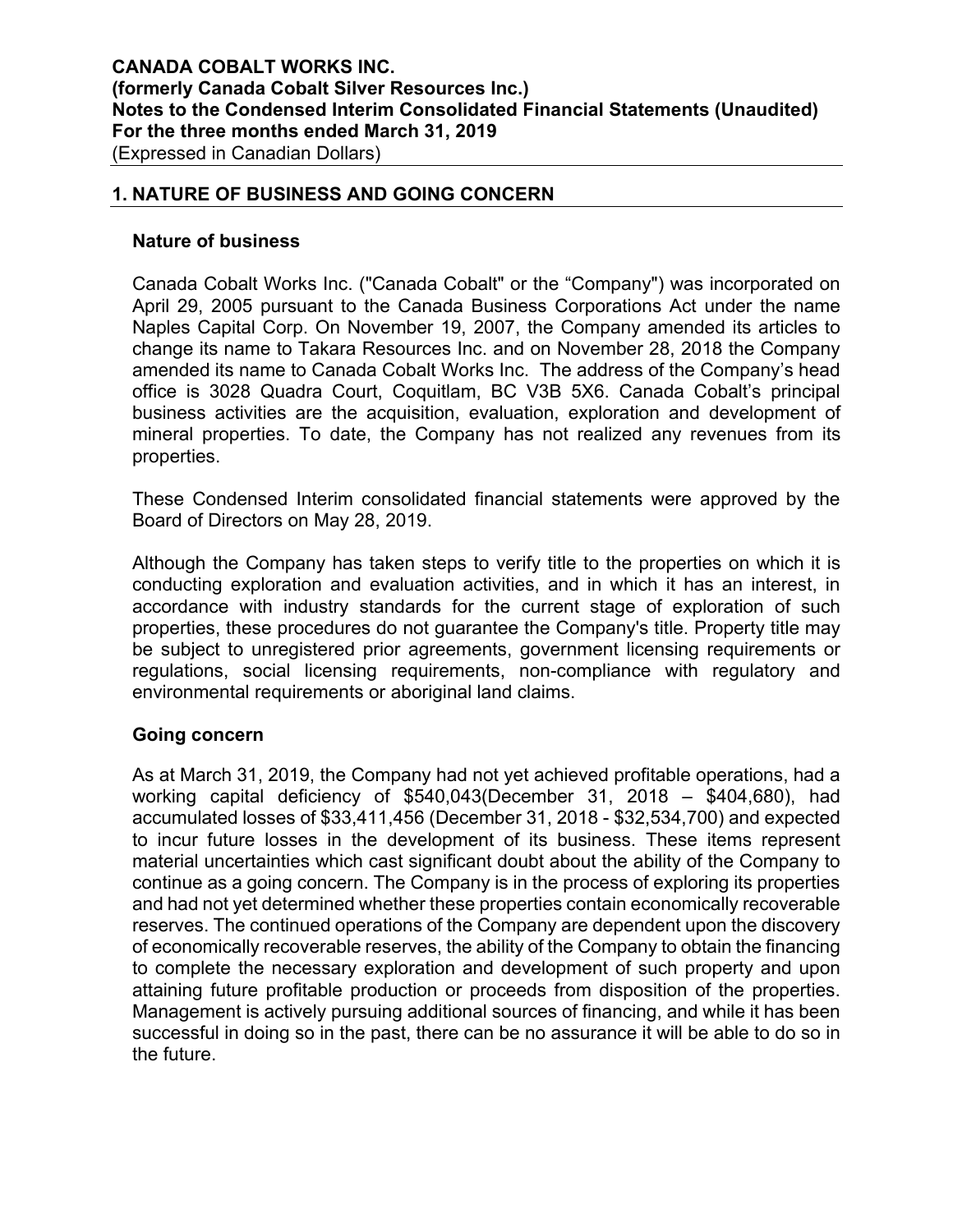### **1. NATURE OF BUSINESS AND GOING CONCERN (continued)**

These interim condensed consolidated financial statements have been prepared on a going concern basis and do not reflect the adjustments to the carrying values of assets and liabilities and the reported expenses and statement of financial position classifications that would be necessary if the Company were unable to realize its assets and settle its liabilities as a going concern in the normal course of operations. Such adjustments could be material.

# **2. BASIS OF PRESENTATION AND STATEMENT OF COMPLIANCE**

### **Statement of Compliance**

The Company prepares its financial statements in accordance with Canadian generally accepted accounting principles as set out in the Handbook of the Canadian Institute of Chartered Accountants ("CICA Handbook"), which incorporates International Financial Reporting Standards ("IFRS"), as issued by the International Accounting Standards Board ("IASB") and interpretations of the International Financial Reporting Interpretations Committee ("IFRIC"). Accordingly, these condensed interim financial statements have been prepared in accordance with IFRS applicable to the preparation of interim financial statements, including IAS 34, as required by National Instrument 52-107 sec. 3.2(1)(b)(ii).

#### **Basis of presentation**

These consolidated financial statements have been prepared on the historical cost basis except for certain financial instruments that have been measured at fair value.

#### **Functional currency**

The presentation and functional currency of the Company and its subsidiaries is the Canadian dollar.

#### **Significant accounting estimates and judgments**

The preparation of these consolidated financial statements requires management to make judgments and estimates that affect the reported amounts of assets and liabilities at the date of the financial statements and reported amounts of expenses during the reporting period. Actual outcomes could differ from these judgments and estimates. The consolidated financial statements include judgments and estimates which, by their nature, are uncertain. The impacts of such judgments and estimates are pervasive throughout the consolidated financial statements, and may require accounting adjustments based on future occurrences. Revisions to accounting estimates are recognized in the period in which the estimate is revised and also in future periods when the revision affects both current and future periods.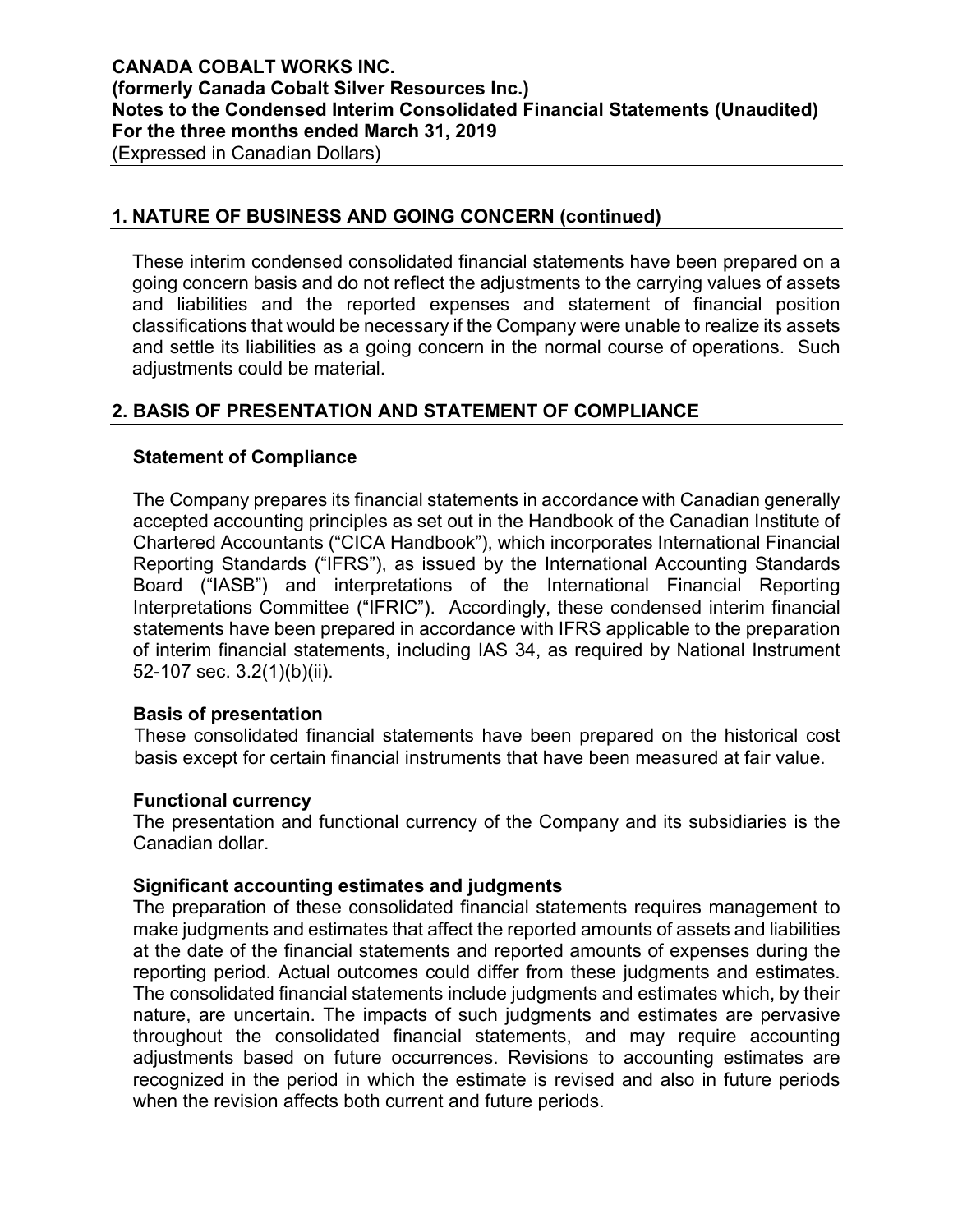## **2. BASIS OF PRESENTATION AND STATEMENT OF COMPLIANCE (continued)**

*Income, value added, withholding and other taxes* 

The Company is subject to income, value added, withholding and other taxes. Significant judgment is required in determining the Company's provisions for taxes. There are many transactions and calculations for which the ultimate tax determination is uncertain during the ordinary course of business. The Company recognizes liabilities for anticipated tax audit issues based on estimates of whether additional taxes will be due. The determination of the Company's income, value added, withholding and other tax liabilities requires interpretation of complex laws and regulations. The Company's interpretation of taxation law as applied to transactions and activities may not coincide with the interpretation of the tax authorities. All tax related filings are subject to government audit and potential reassessment subsequent to the financial statement reporting period. Where the final tax outcome of these matters is different from the amounts that were initially recorded, such differences will impact the tax related accruals and deferred income tax provisions in the period in which such determination is made.

#### *Acquisition of Castle Silver Mines Inc.*

The Company has determined that the transaction between the Company and Granada Gold Mine Inc. ("Granada") (formerly Gold Bullion Development Corp.) to acquire Castle Silver Mines Inc. ("CSM"), a Granada wholly-owned subsidiary, constituted an asset acquisition by the Company, as CSM did not meet the definition of a business as defined in IFRS 3 Business Combinations. Accordingly, effective as at the date of closing, CSM's net assets were consolidated at allocated cost and no goodwill has been recognized.

*Going concern* 

See Note 1.

# **3. SIGNIFICANT ACCOUNTING POLICIES**

The accounting policies set out in the Company's audited financial statements for the year ended December 31, 2018 have been applied consistently to these interim condensed consolidated financial statements.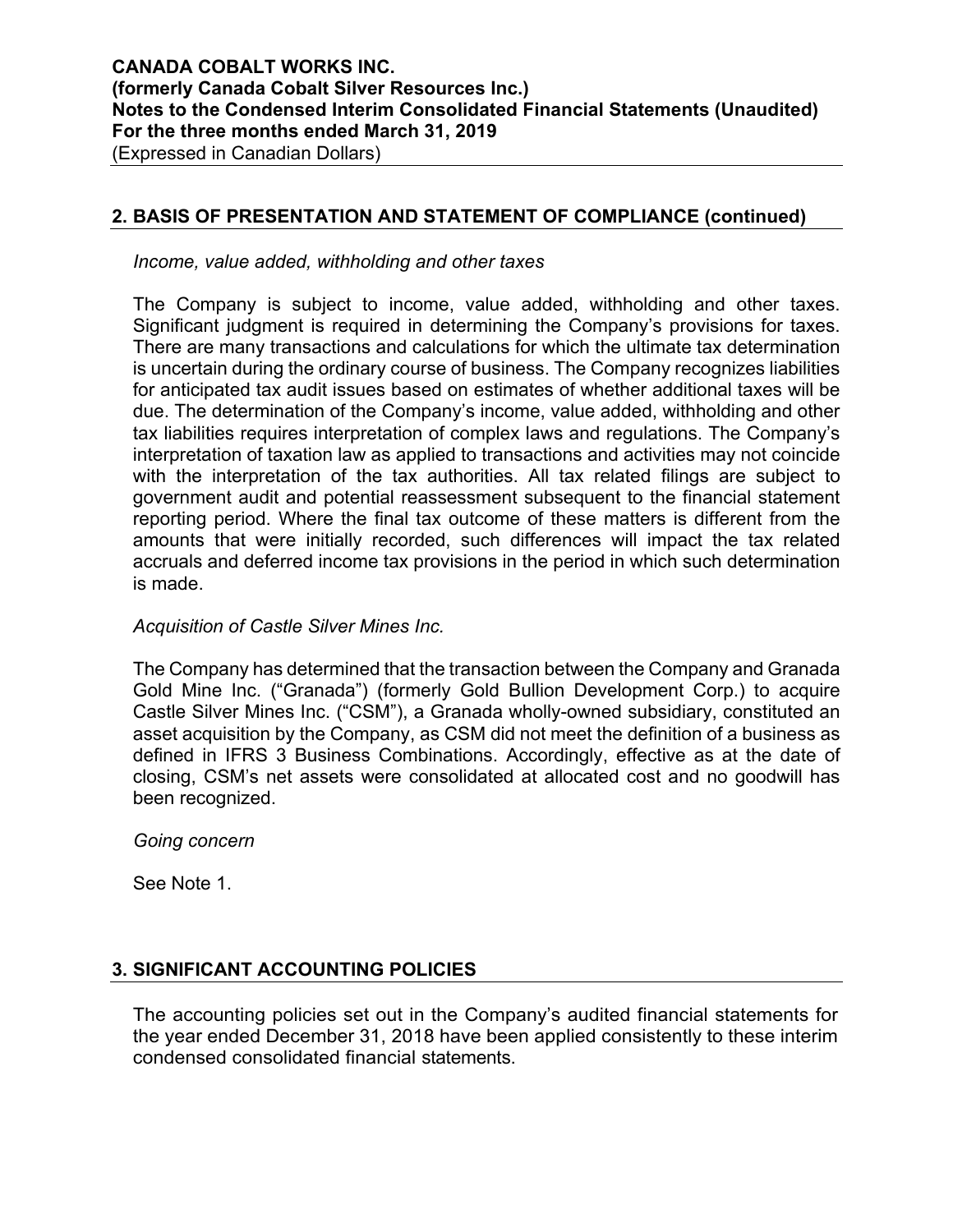## **4**. **EXPLORATION AND EVALUATION PROJECTS**

#### **Castle Silver Mine Project, Ontario**

On April 13, 2015, the Company and Granada entered into a definitive purchase and sale agreement for the Company to acquire certain properties of Granada situated in Ontario, through the acquisition of Granada's wholly-owned subsidiary, CSM. Under the terms of the agreement, the Company acquired all the issued and outstanding common shares of CSM from Granada in exchange for 10,000,000 units of the Company. Issued in equal stages of 2,500,000 units over a 4-year period. Each unit consists of one common share in the capital of the Company and one common share purchase warrant exercisable at \$0.10, expiring one year from the date of issuance of the units. Under the terms of the amended and restated share purchase agreement dated May 4, 2015, Granada has agreed to distribute pro rata the Company units received to the Gold Bullion shareholders. In addition, the parties have agreed that the Company will not be obligated to issue any units, if such issuance results in Granada holding more than 20% of the then issued and outstanding common shares in the capital of the Company.

On each of September 15, 2018, 2017, 2016 and 2015 the Company issued 2,500,000 units of Canada Cobalt

| i ilo considuiduon palu anu payablo was csumatcu as ioliows. |           |  |  |  |  |  |
|--------------------------------------------------------------|-----------|--|--|--|--|--|
| Common shares                                                | \$123,750 |  |  |  |  |  |
| Warrants                                                     | 56,004    |  |  |  |  |  |
|                                                              | 179,754   |  |  |  |  |  |
|                                                              |           |  |  |  |  |  |

The consideration paid and payable was estimated as follows:

Each block of warrants was assigned a value of \$14,001 using the Black Scholes option pricing model. The assumptions used were: expected dividend yield of 0%, expected volatility of 145%, a risk-free interest rate of 0.48% and expected life of 1 year.

The estimated fair value of common shares was based on the quoted market share price at September 15, 2015, and included a liquidity discount. The value of liquidity discount was estimated using the Black Scholes option pricing model. The assumptions used were: expected dividend yield of 0%, expected volatility of 145%, a risk free interest rate of 0.48% and expected life of  $1 - 3$  years.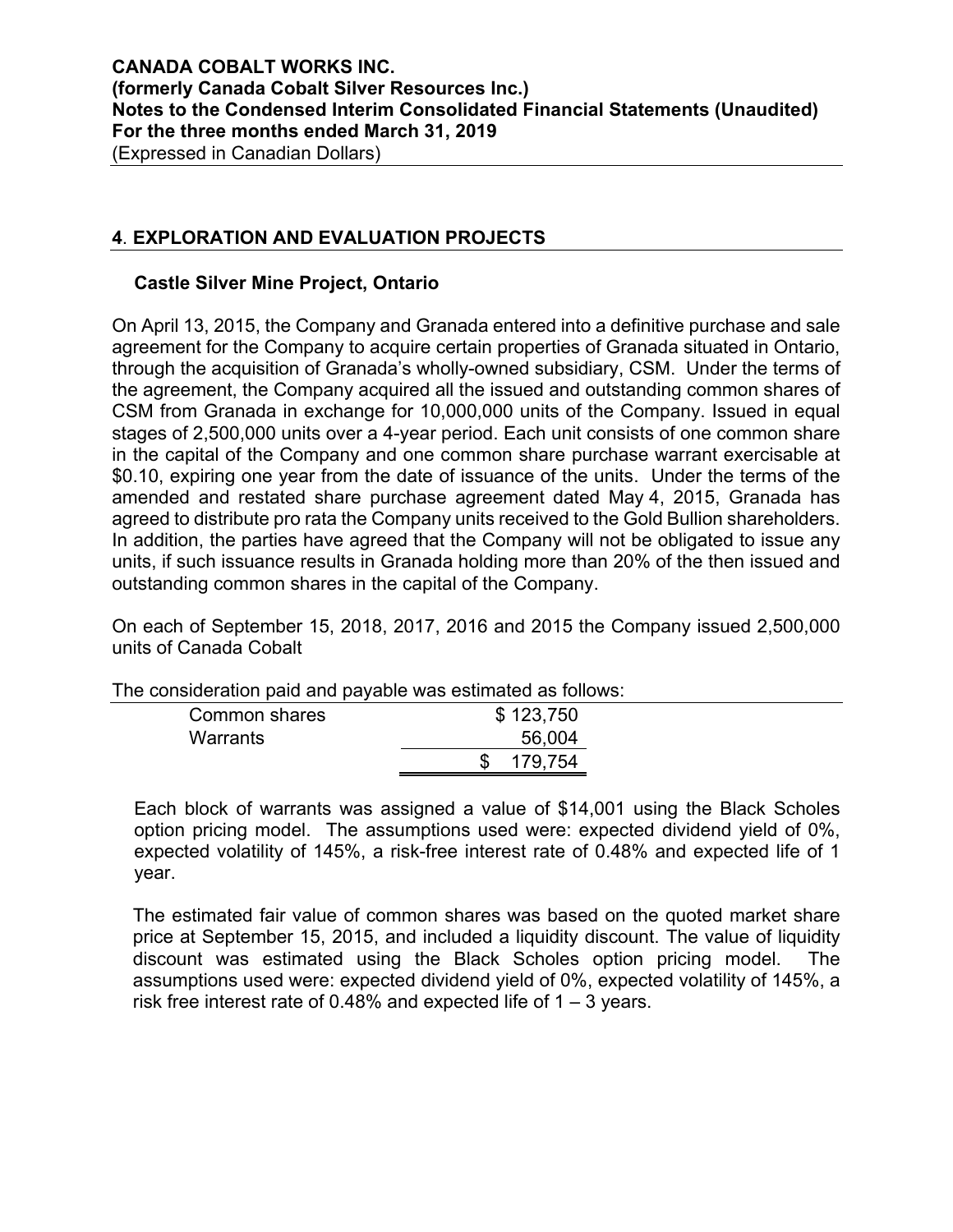#### **4**. **EXPLORATION AND EVALUATION PROJECTS (continued)**

#### **Castle Silver Mine Project, Ontario (continued)**

The allocation of the purchase price is as follows:

| Cash                       | Ж | 15,860     |
|----------------------------|---|------------|
| Net liability assumed      |   | (161, 765) |
| Mineral exploration claims |   | 340,659    |
| <b>Transaction costs</b>   |   | (15,000)   |
|                            |   | 179.754    |

In accordance with the Company's accounting policy, the amount allocated to the mineral exploration claims was expensed during the year ended December 31, 2015.

CSM held a 100% interest in certain claims and parcels located in the Haultain and Nicol townships of Ontario. The property is subject to a sliding scale royalty on silver production which will start from 3% when the price of silver is US\$15 or lower per troy ounce and up to 5% when the price of silver is greater than US\$30 per troy ounce and a 5% gross overriding royalty on the sale of products derived from the property with a minimum annual payment of \$15,000 in the form of royalties on all future production from the property and a 1% NSR.

On September 30, 2016, the Company entered into a Letter of Intent with Granada in order to advance the "Castle Golden Corridor Zone" discovered through surface sampling at the Company's 3,300 hectare Castle Silver Mine Property 75 km southwest of Kirkland Lake.

Under the terms of the Letter of Intent, the Company transferred a 50% interest in certain contiguous mineral claims on the property (the "Castle Golden Corridor Zone) in lieu of \$60,000 in property payments owed to Gold Bullion pursuant to an Assignment Agreement between the two companies dated October 8, 2015, concerning the Beaver and Violet cobalt-silver properties. On December 15, 2017 the Company purchased this interest from Gold Bullion for \$500,000.

Gold Bullion has several directors and officers in common with the Company and, as a result, is a related party.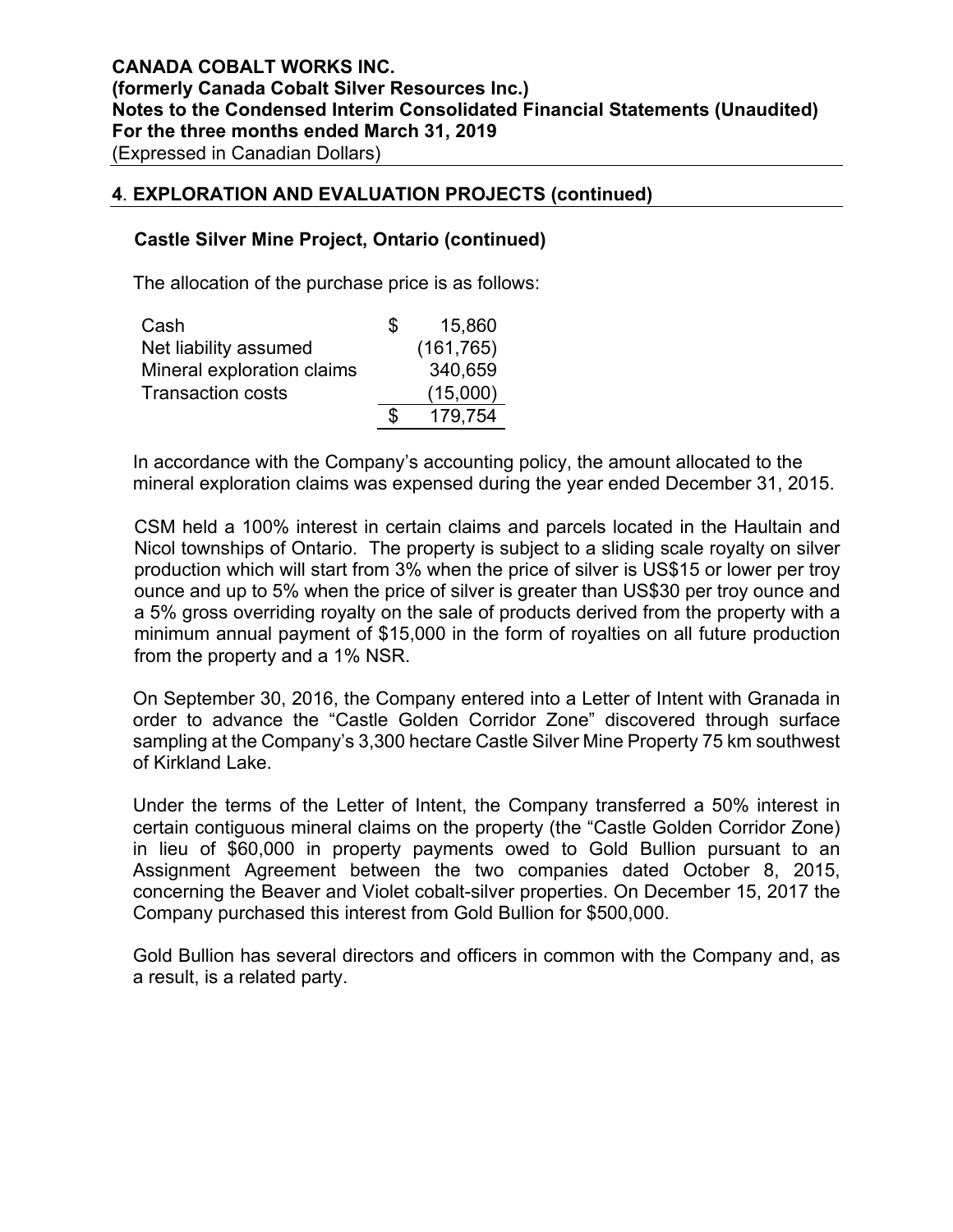#### **4**. **EXPLORATION AND EVALUATION PROJECTS (continued)**

#### **Beaver and Violet Properties, Ontario**

On October 8, 2015, the Company entered into an Assignment Agreement (the "Agreement") with Granada to acquire a 100% interest in the Beaver and Violet cobalt and silver properties located in the township of Coleman, in northern Ontario. Granada held a seven-year option with Jubilee Gold Exploration Ltd ("Jubilee") to acquire a 100% interest to the properties, which are subject to a 3% NSR royalty. Each 1% can be purchased for \$1.5M.

Pursuant to the Agreement, the Company agreed to pay an aggregate of \$75,000 with \$15,000 payable within 10 days of execution of the agreement (paid) and four equal instalments of \$15,000 on each anniversary date of the agreement, and accept all of Gold Bullion's rights, obligations and liabilities under the option agreement dated May 10, 2011 and amended January 31, 2012 (the "Option Agreement"). In lieu of making these four instalment payments of \$15,000 the Company transferred a 50% interest in certain the CSM claims to Granada.

Pursuant to the Assignment Agreement, the Company was required to make annual payments to Jubilee for a period of 5 years, or until the properties are put into commercial production, whichever is earlier, in an aggregate amount of \$60,000. Prior to signing the Agreement, the Company paid Gold Bullion \$15,000 for the reimbursement of the July 1, 2015 prepayment of the NSR to Jubilee. In addition, the Company made a \$15,000 prepayment of the NSR on July 1, 2016.

#### **5. EQUIPMENT**

The Company did not have any equipment during the 2017 year. Equipment with a total cost of \$197,089 was acquired in 2018. Amortization for the year ended December 31, 2018 was \$39,418. Equipment of \$132,974 was purchased from companies controlled by the CEO who is also a director of the Company.

#### **Equipment**

|           | March 31, 2019                                |              |         |                       |         |  |  |  |
|-----------|-----------------------------------------------|--------------|---------|-----------------------|---------|--|--|--|
|           | <b>Balance</b><br><b>Balance</b><br>Additions |              |         |                       |         |  |  |  |
|           | December 31,                                  | (Disposals)  |         | March 31, Accumulated |         |  |  |  |
|           | 2018                                          | (Write-down) |         | 2019 Amortization Net |         |  |  |  |
|           |                                               |              |         |                       |         |  |  |  |
|           |                                               |              |         |                       |         |  |  |  |
| Equipment | 157,671                                       | ۰.           | 157,671 | 7.884                 | 149,787 |  |  |  |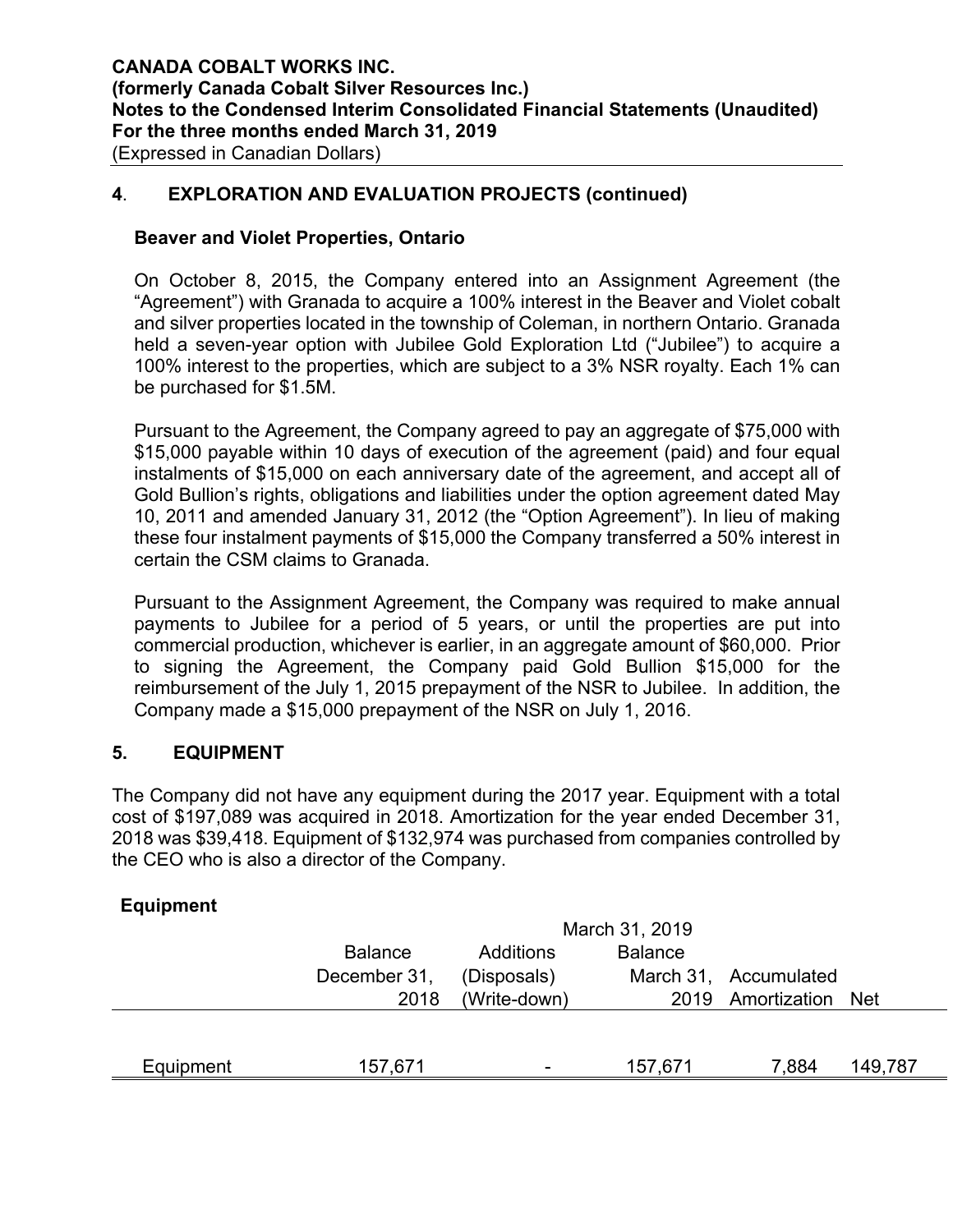#### **CANADA COBALT WORKS INC.**

# **(formerly Canada Cobalt Silver Resources Inc.) Notes to the Condensed Interim Consolidated Financial Statements (Unaudited)**

**For the three months ended March 31, 2019**

(Expressed in Canadian Dollars)

|           | December 31, 2018 |                             |              |                   |         |  |  |
|-----------|-------------------|-----------------------------|--------------|-------------------|---------|--|--|
|           | <b>Balance</b>    | <b>Balance</b><br>Additions |              |                   |         |  |  |
|           | December 31,      | (Disposals)                 | December 31, | Accumulated       |         |  |  |
|           | 2017              | (Write-down)                |              | 2018 Amortization | Net     |  |  |
|           |                   |                             |              |                   |         |  |  |
|           |                   |                             |              |                   |         |  |  |
| Equipment | ٠                 | 197,089                     | 197,089      | 39,418            | 157,671 |  |  |

#### **6**. **SHARE CAPITAL**

#### **Authorized**

Unlimited number of common shares without par value Unlimited number of preferred shares issuable in series

#### **Issued**

Common

|                                       | 2019          |               |            | 2018         |
|---------------------------------------|---------------|---------------|------------|--------------|
|                                       | <b>Number</b> |               | Number     |              |
|                                       | of Shares     | <b>Amount</b> | of Shares  | Amount       |
|                                       |               |               |            |              |
| Balance, beginning of year            | 74,950,377    | \$4,924,775   | 56,501,218 | \$20,066,637 |
| Private placements                    |               |               | 5,172,170  | 1,813,005    |
| Issued on exercise of warrants - Cash | 2,612,522     | 573,509       | 9,406,989  | 2,114,021    |
| Issued on exercise of warrants - BV   |               | 155,069       |            | 569,983      |
| Issued on exercise of options - Cash  | 550,000       | 180,000       | 1,370,000  | 204,900      |
| Issued on exercise of options - BV    |               | 200,050       |            | 184,450      |
| Share issue costs                     |               |               |            | (41, 221)    |
| Issued for property                   |               |               | 2,500,000  | 13,000       |
| Balance, end of period                | 78,112,899    | \$26,033,403  | 74,950,377 | \$24,924,775 |

**(i)** March 16, 2017, the Company closed a private placement offering, raising gross proceeds of \$952,685. The Company issued 6,351,233 units at a price of \$0.15 per unit. Each unit comprises one common share and one share purchase warrant. Each warrant will entitle the holder thereof to purchase one additional common share of the Company at an exercise price of \$0.20 per share for a period of two years from closing.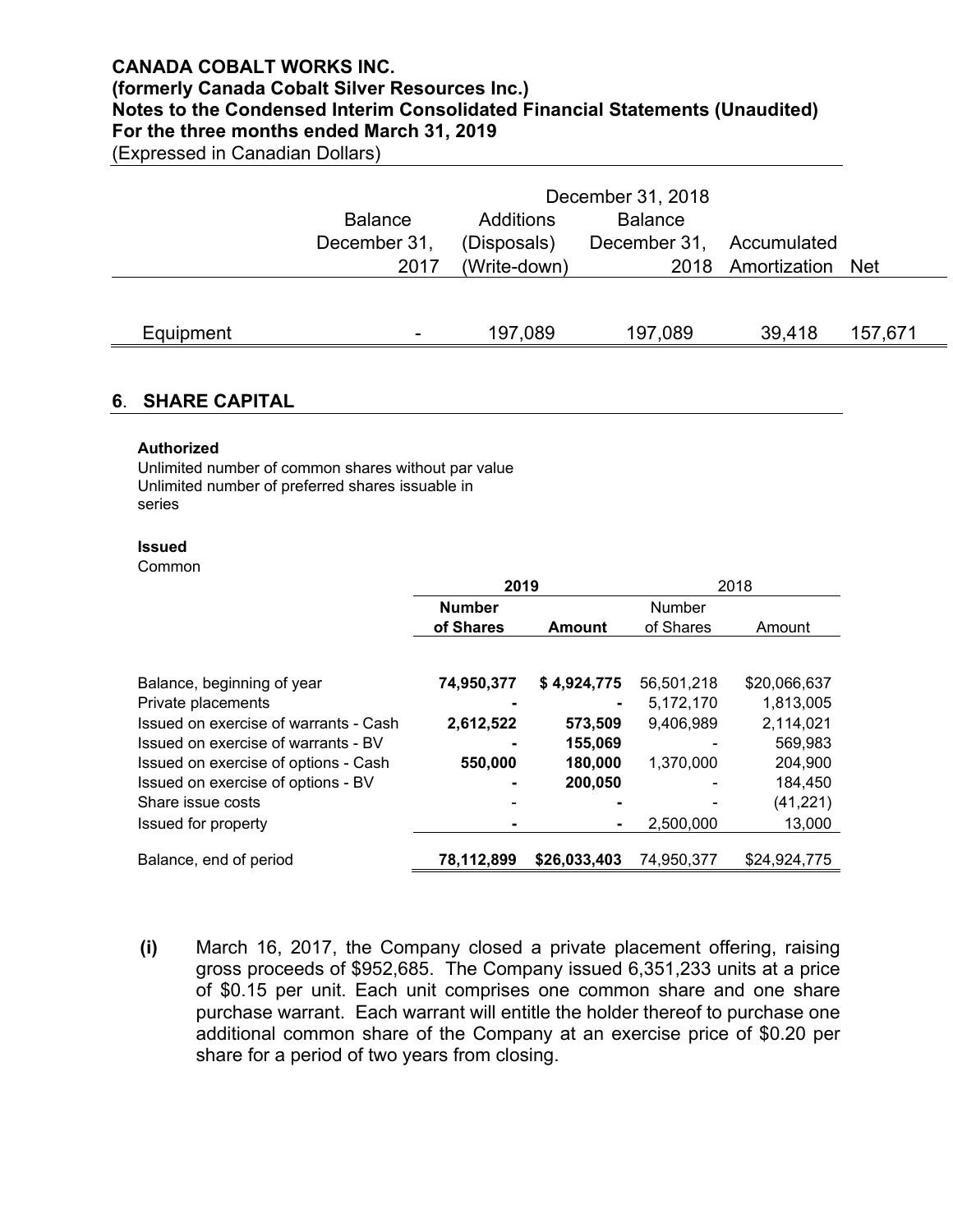(Expressed in Canadian Dollars)

## **6**. **SHARE CAPITAL (continued)**

The expiry of the warrants may be accelerated if the closing price of the Company's shares on the TSX Venture Exchange is at least \$0.30 per share for a period of 10 consecutive trading days during the term of the warrant. The Company may accelerate the expiry of the warrants to 20 calendar days from the date express written notice is given by the Company to the holder.

Finder's fees were paid in connection with the private placement in the amount of \$22,447 cash and 147,646 broker warrants on the same terms as the purchaser warrants.

- **(ii)** On March 23, 2017, the Company settled its debt obligations with certain creditors of the Company in the amount of \$290,136 through the issuance of 1,934,163 common shares of the Company at a deemed price of \$0.15 per common share
- **(iii)** Between May 19, 2017 and June 15, 2017, the Company closed a private placement offering, raising gross proceeds of \$1,200,000. The Company issued 6,000,000 units at a price of \$0.20 per unit. Each unit comprises one common share and one share purchase warrant. Each warrant will entitle the holder thereof to purchase one additional common share of the Company at an exercise price of \$0.30 per share for a period of two years from closing. Finder's fees were paid in connection with the private placement in the amount of \$30,000 cash and 150,000 broker warrants on the same terms as the purchaser warrants.
- **(iv)** On July 25, 2017, the Company closed a private placement offering, raising gross proceeds of \$897,500. The Company issued 4,487,500 units at a price of \$0.20 per unit. Each unit comprises one common share and one share purchase warrant. Each warrant will entitle the holder thereof to purchase one additional common share of the Company at an exercise price of \$0.30 per share for two tears from closing.
- **(v)** On January 15, 2018 the Company closed a private placement offering, raising gross proceeds of \$1,030,000. The Company issued 2,942,857 units at a price of \$0.35 per unit. Each unit comprises one common share and one share purchase warrant. Each warrant will entitle the holder thereof to purchase one additional common share of the Company at an exercise price of \$0.50 per share for a period of 2 years.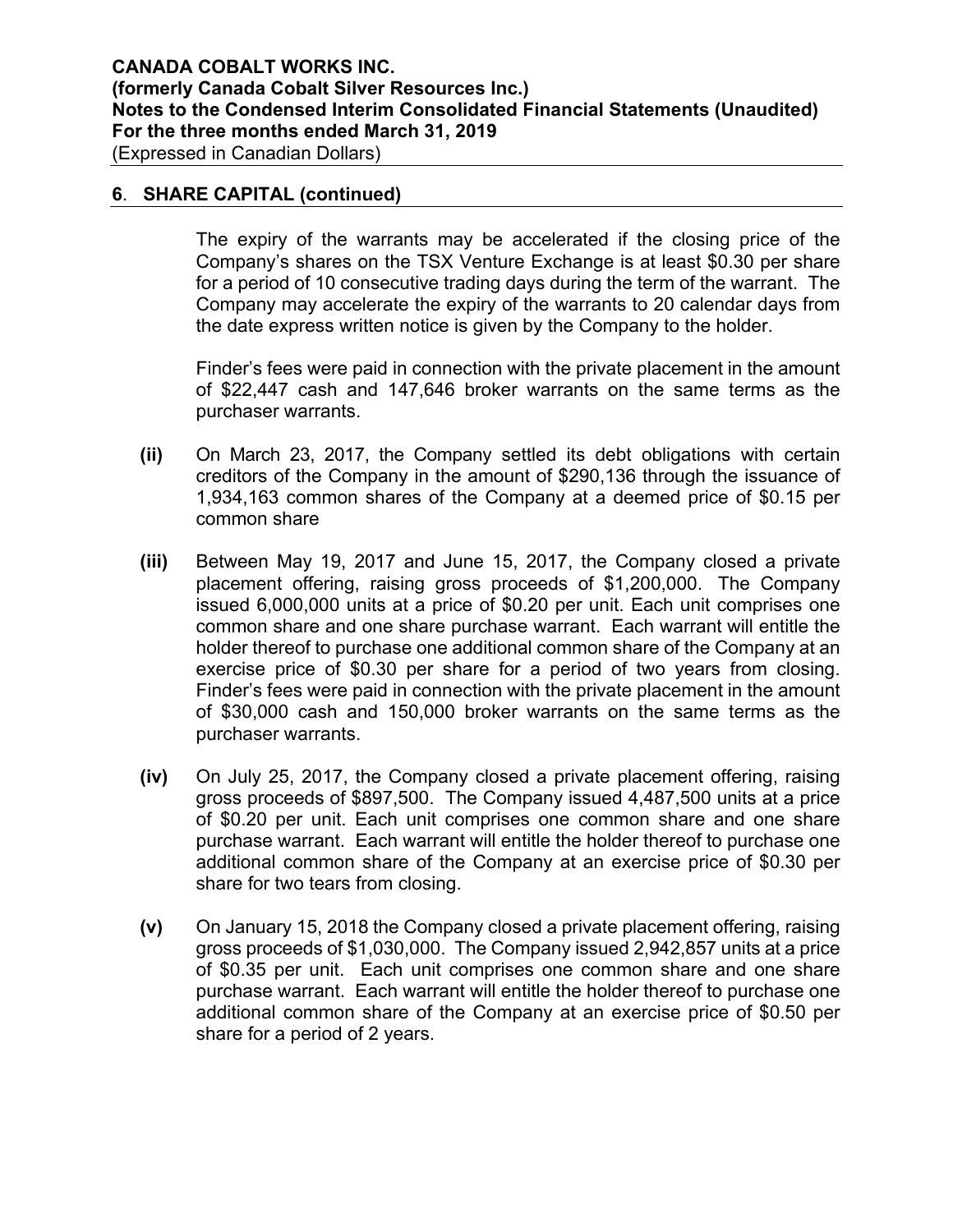#### **6**. **SHARE CAPITAL (continued)**

**(vi)** On July 25, 2018 the Company issued 2,229,314 units at a purchase price of \$0.65 per unit. Each unit comprises one common share and one half of one share purchase warrant. Each whole warrant will entitle the holder thereof to purchase one additional common share of the Company at an exercise price of \$0.90 per share for a period of two years from closing, subject to TSX Venture Exchange ("Exchange") approval.

Finder's fees were paid in connection with the private placement in the amount of \$36,629.97 in cash and 56,354 broker warrants on the same terms as the purchaser warrants,

#### **7. WARRANTS**

#### **Warrant Transactions**

|                                 | 2919          |             | 2018        |             |
|---------------------------------|---------------|-------------|-------------|-------------|
|                                 | <b>Number</b> | <b>Book</b> |             | <b>Book</b> |
|                                 | of Warrants   | Value       | of Warrants | Value       |
|                                 |               |             |             |             |
| Balance, beginning of year      | 15,451,794    | \$1,329,772 | 19,076,379  | 1,219,871   |
| Issued by private placements    |               |             | 4,057,514   | 666,049     |
| Warrants exercised              | (2,612,522)   | (155,069)   | (9,406,989) | (569, 983)  |
| Warrants expired                | (56,680)      | (3, 879)    | (831, 464)  | (4,657)     |
| Issue costs related to warrants |               |             |             | (11, 626)   |
| Issued for property             |               |             | 2,500,000   | 14,001      |
| Issued as compensation          |               |             | 56,354      | 16,117      |
| Balance, end of period          | 12,782,592    | 1,170,824   | 15,451,794  | 1,329,772   |

#### **Warrants Outstanding**

At March 31, 2019, the issued and outstanding warrants are as follows:

| Number of  | Exercise |                    |
|------------|----------|--------------------|
| Warrants   | Price    | <b>Expiry Date</b> |
|            |          |                    |
| 3,082,500  | 0.300    | June 17, 2019      |
| 3,512,500  | 0.300    | July 14, 2019      |
| 2,273,724  | 0.100    | September 17, 2019 |
| 2,742,857  | 0.500    | January 15, 2020   |
| 1,171,011  | 0.900    | July 25, 2020      |
|            |          |                    |
| 12,782,592 | 0.100    |                    |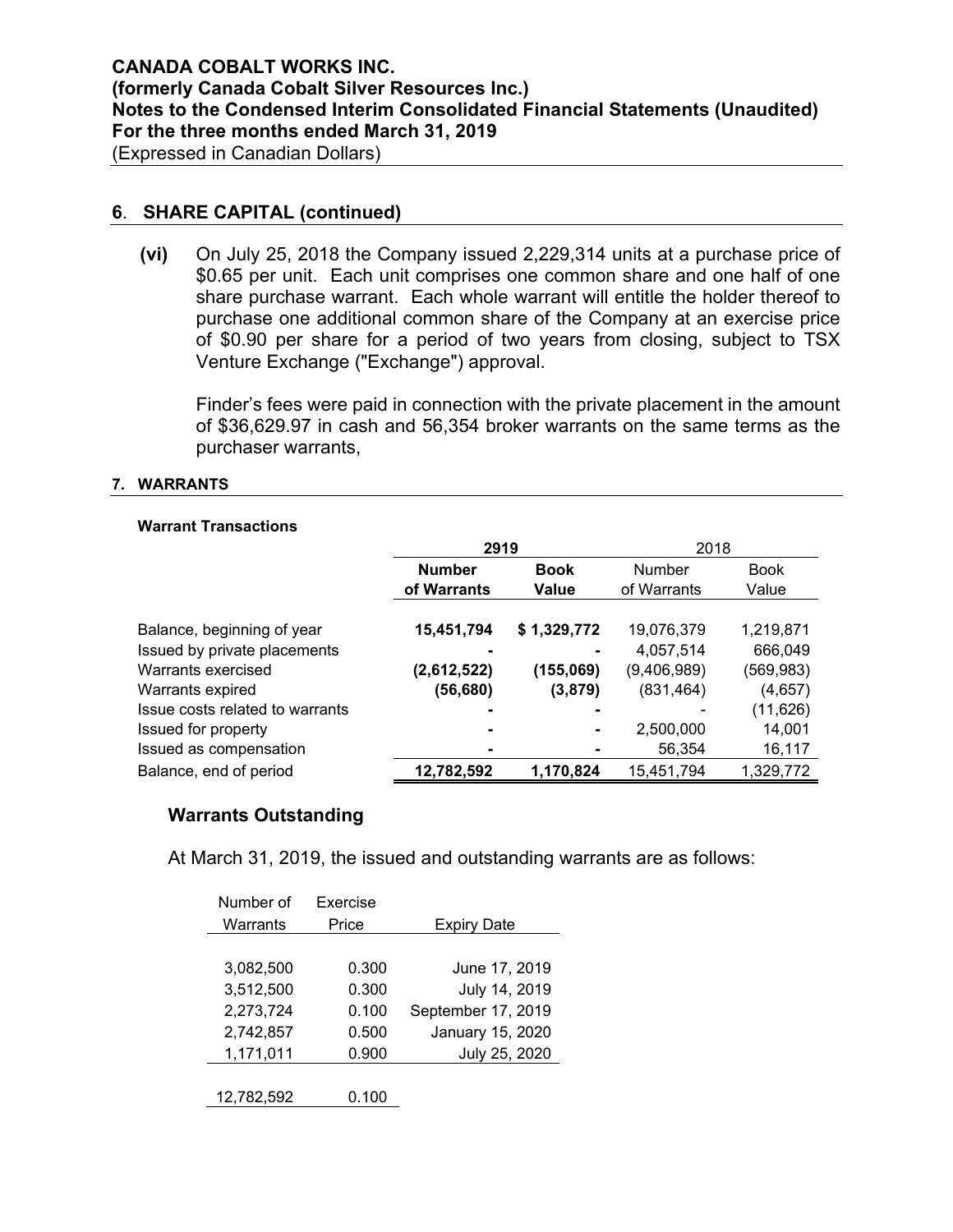# **CANADA COBALT WORKS INC. (formerly Canada Cobalt Silver Resources Inc.) Notes to the Condensed Interim Consolidated Financial Statements (Unaudited) For the three months ended March 31, 2019**

(Expressed in Canadian Dollars)

#### **8. STOCK OPTIONS**

The Company has in place a stock option plan (the "Plan") under which officers, directors, employees and consultants are eligible to receive incentive stock options. The aggregate number of common shares reserved for issuance under the Plan and common shares reserved for issuance under any other share compensation arrangement granted or made available by the Company from time to time may not exceed in aggregate 10% of the Company's common shares issued and outstanding at the time of grant. The term of any options granted under the Plan will be fixed by the Board of Directors and may not exceed ten years, but so long as the Company remains a "Tier 2" issuer under the policies of the Toronto Stock Exchange, options may not exceed a term of five years. The exercise price of options granted under the Plan will be determined by the Board of Directors, provided that it is not lower than the fair market value of the option shares on the date of the grant of the option.

The terms of the plan are as follows:

- (i) the maximum number of shares that can be received by a beneficiary during any 12 month period is limited to 5% of issued and outstanding shares;
- (ii) the maximum number of shares that can be reserved for a consultant during any 12 month period is limited to a 2% of issued and outstanding shares;
- (iii) the maximum number of shares that can be reserved for a supplier of investor relations services during any 12 month period is limited to 2% of issued and outstanding shares; moreover, the options granted may be exercised on a 12 month period after the grant, at the rate of 25% per quarter.
- (iv)

#### **Stock Option Transactions**

|                            | 2019           |    |          |             | 2018           |   |          |                  |  |
|----------------------------|----------------|----|----------|-------------|----------------|---|----------|------------------|--|
|                            |                |    | Weighted |             |                |   | Weighted |                  |  |
|                            |                |    | Average  |             |                |   | Average  |                  |  |
|                            | Exercise       |    |          |             | Exercise       |   |          |                  |  |
|                            | <b>Options</b> |    | price    | Value       | <b>Options</b> |   | price    | Value            |  |
|                            |                |    |          |             |                |   |          |                  |  |
| Balance, beginning of year | 6,155,000      | \$ | 0.322    | \$1,980,172 | 5,575,000      | S | 0.060    | \$1,160,072      |  |
| Exercised                  | (550,000)      |    | 0.327    | (200, 050)  | (1,370,000)    |   | 0.045    | (184, 450)       |  |
| Expired and cancelled      |                |    |          | ۰           | (1,000,000)    |   | 0.350    | (288,500)        |  |
| Granted                    |                |    |          | ٠           | 2,950,000      |   | 0.300    | 1,293,050        |  |
| Balance, end of period     | 5,605,000      | \$ | 0.318    | \$1,780,122 | 6,155,000      | S | 0.322    | 1,980,172<br>\$. |  |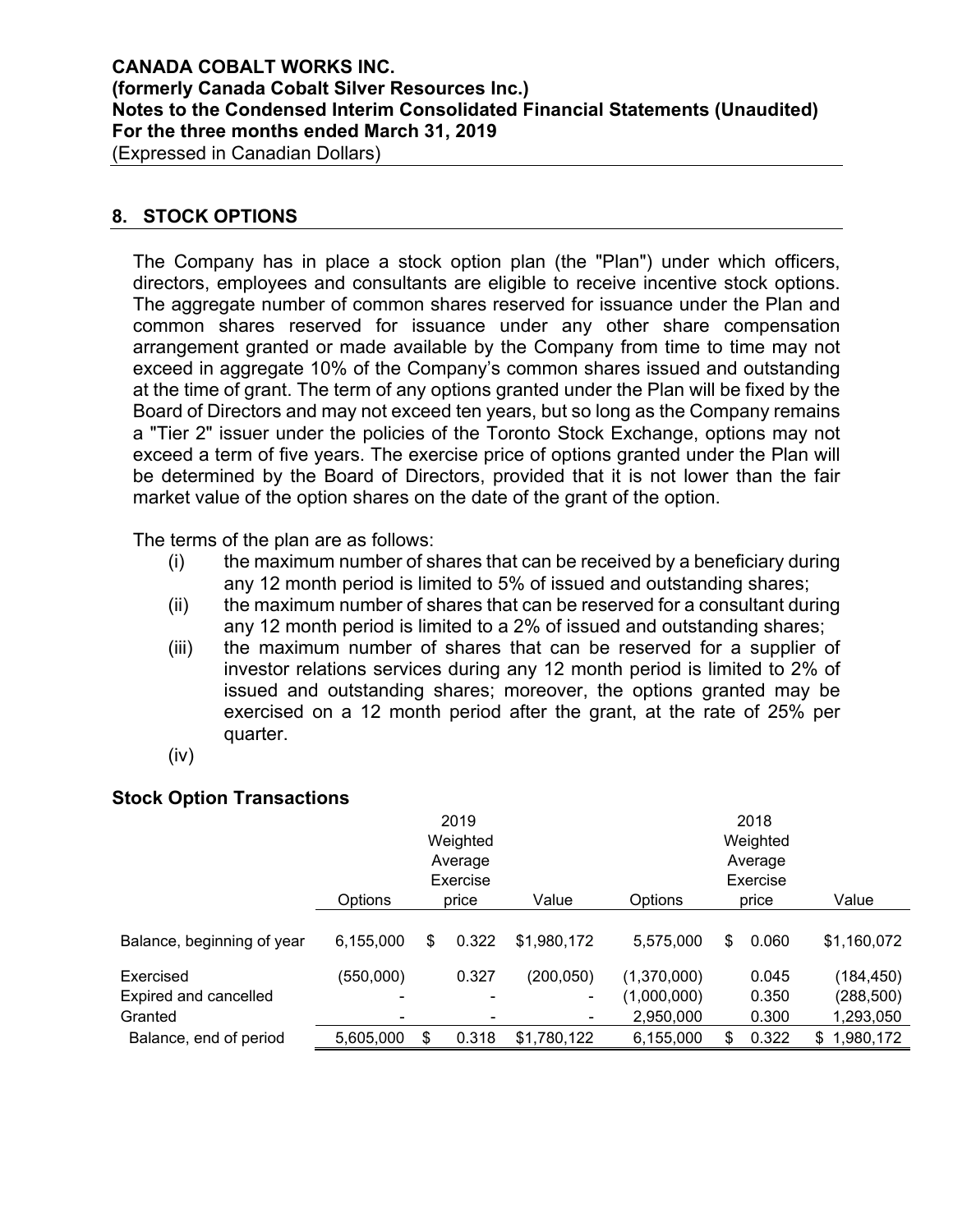#### **8. STOCK OPTIONS (cont'd)**

#### **Options outstanding**

As at March 31, 2019 the options outstanding were as follows:

| <b>Number</b> | Options   | Exercise |                    |
|---------------|-----------|----------|--------------------|
| of Options    | Vested    | Price    | <b>Expiry Date</b> |
|               |           |          |                    |
| 735,000       | 735,000   | 0.05     | April 13, 2021     |
| 200,000       | 200,000   | 0.19     | March 14, 2022     |
| 300,000       | 300,000   | 0.20     | May 24, 2022       |
| 100,000       | 100,000   | 0.20     | June 29, 2022      |
| 320,000       | 320,000   | 0.18     | October 12, 2022   |
| 2,050,000     | 2,050,000 | 0.30     | December 5, 2022   |
| 650,000       | 650,000   | 0.32     | June 5, 2023       |
| 400,000       | 400,000   | 0.70     | August 2, 2023     |
| 300,000       | 300,000   | 0.52     | August 3, 2023     |
| 550,000       | 550,000   | 0.36     | October 4, 2023    |
| 5,605,000     | 5,605,000 |          |                    |

# **9. RELATED PARTY TRANSACTIONS**

The Company has entered into agreements with officers of the Company and private companies controlled by officers and directors of the Company for management consulting, geological consulting and other services required by the Company.

In accordance with IAS 24, key management personnel are those persons having authority and responsibility for planning, directing and controlling the activities of the Company directly or indirectly, including any directors (executive and non-executive) of the Company.

The remuneration of officers and directors of the Company for the three months ended March 31, 2019 was \$67,339( 2018 - \$66,561)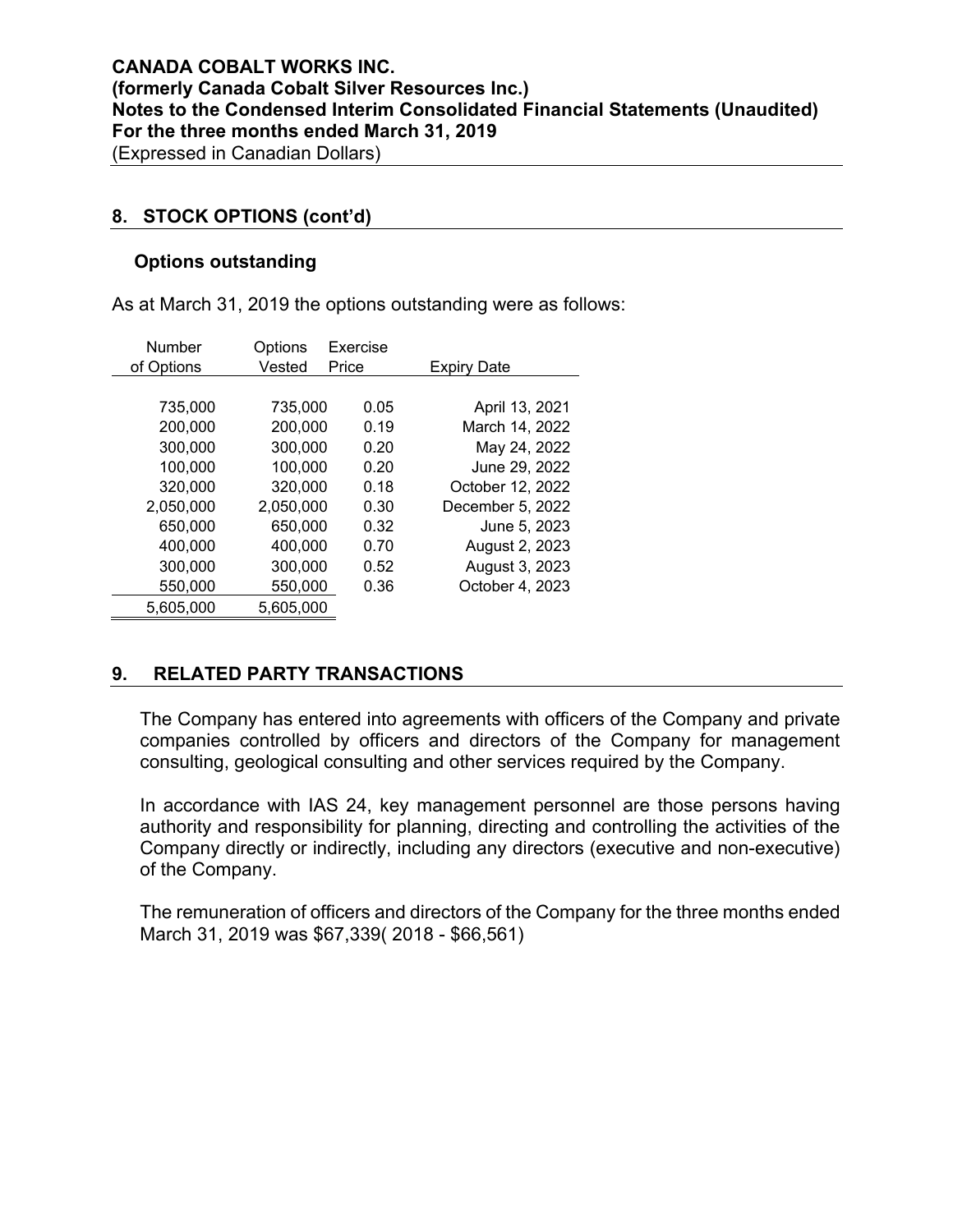#### **10. CAPITAL MANAGEMENT**

The Company considers its capital structure to consist of shareholders' equity. The Company manages its capital structure and makes adjustments to it, based on the funds available to the Company, in order to support its exploration, development and operating activities.

The Company's objective when managing capital is to safeguard its ability to continue as a going concern in order to pursue the exploration of its mineral properties and maximize shareholder returns. The Company satisfies its capital requirements through careful management of its cash resources and by utilizing equity issues, as necessary, based on the prevalent economic conditions of both the industry and the capital markets and the underlying risk characteristics of the related assets. As at March 31, 2019 and December 31, 2018, the Company had no bank debt.

The Company will continue to assess new properties and seek to acquire an interest in additional properties if it feels there is sufficient geologic or economic potential and if it has adequate financial resources to do so. Management reviews its capital management approach on an ongoing basis and believes that this approach, given the relative size of the Company, is reasonable. There were no changes in the Company's approach to capital management during the Three months ended March 31, 2019 and year ended December 31, 2018.

The Company is not subject to any capital requirements imposed by a lending institution or regulatory body, other than of the TSX-V which requires adequate working capital or financial resources of the greater of (i) \$50,000 and (ii) an amount required in order to maintain operations and cover general and administrative expenses for a period of 6 months.

# **11**. **FINANCIAL INSTRUMENTS AND RISK FACTORS**

The Company's risk exposures and the impact on the Company's financial instruments are set out in the Company's audited financial statements for the year ended December 31, 2018.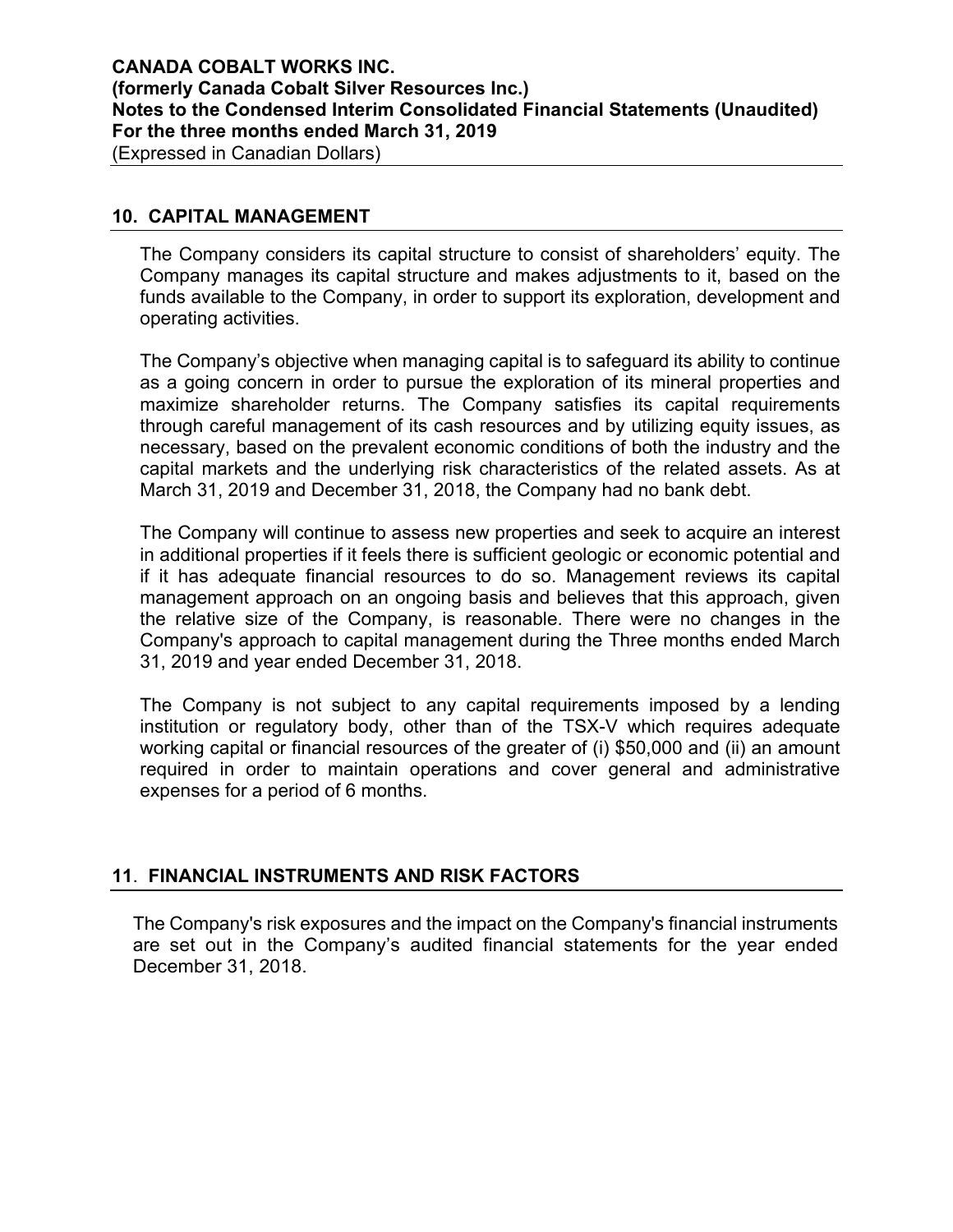# **CANADA COBALT WORKS INC. (formerly Canada Cobalt Silver Resources Inc.) Notes to the Condensed Interim Consolidated Financial Statements (Unaudited) For the three months ended March 31, 2019**

(Expressed in Canadian Dollars)

# **12. COMMITMENTS AND CONTINGENCIES**

#### (a) Environmental Contingencies

The Company's exploration activities are subject to various laws and regulations governing the protection of the environment. These laws and regulations are continually changing and generally becoming more restrictive. The Company has made, and expects to make in the future, expenditures to comply with such laws and regulations.

#### (b) Flow-Through Shares

Pursuant to the issuance of 2,560,000 flow-through shares on December 31, 2013, the Company renounced \$128,000 of qualified exploration expenditures with an effective date of December 31, 2013. The Company was required to expend this amount on qualified exploration expenditures by December 31, 2014. As of December 31, 2014, the Company has expended \$64,990 of this amount on qualified exploration expenditures. There was a shortfall of qualified expenditures of approximately \$63,010 as at December 31, 2014. The Company is currently working with the Investors in this private placement and CRA to resolve this matter.

The Company has indemnified the subscribers of current and previous flow-through share offerings against any tax related amounts that may become payable by the subscribers as a result of the Company not meeting this expenditure commitment.

(c) Canada Cobalt Works has two active memorandums of understandings held with First Nations. The memorandum of understandings were entered into with the First Nations to respect their required engagement processes of mineral exploration and development that occurs within their traditional territory. The first MOU is an agreement with Matachewan First Nation; while the second MOU is also an agreement with two representative First Nations groups which are Temagami First Nation and the Teme-Augama Anishnabai.

These agreements were entered into separately with the respective First Nations primarily because the project property is understood to be located with the traditional territory of these identified First Nation groups. These MOUs provide for a framework on addressing various topics identified within the agreement.

The MOUs also includes terms outlining environmental protection, employment, training and business opportunities, and mitigation of impacts on the traditional pursuits of the members of the First Nation communities.